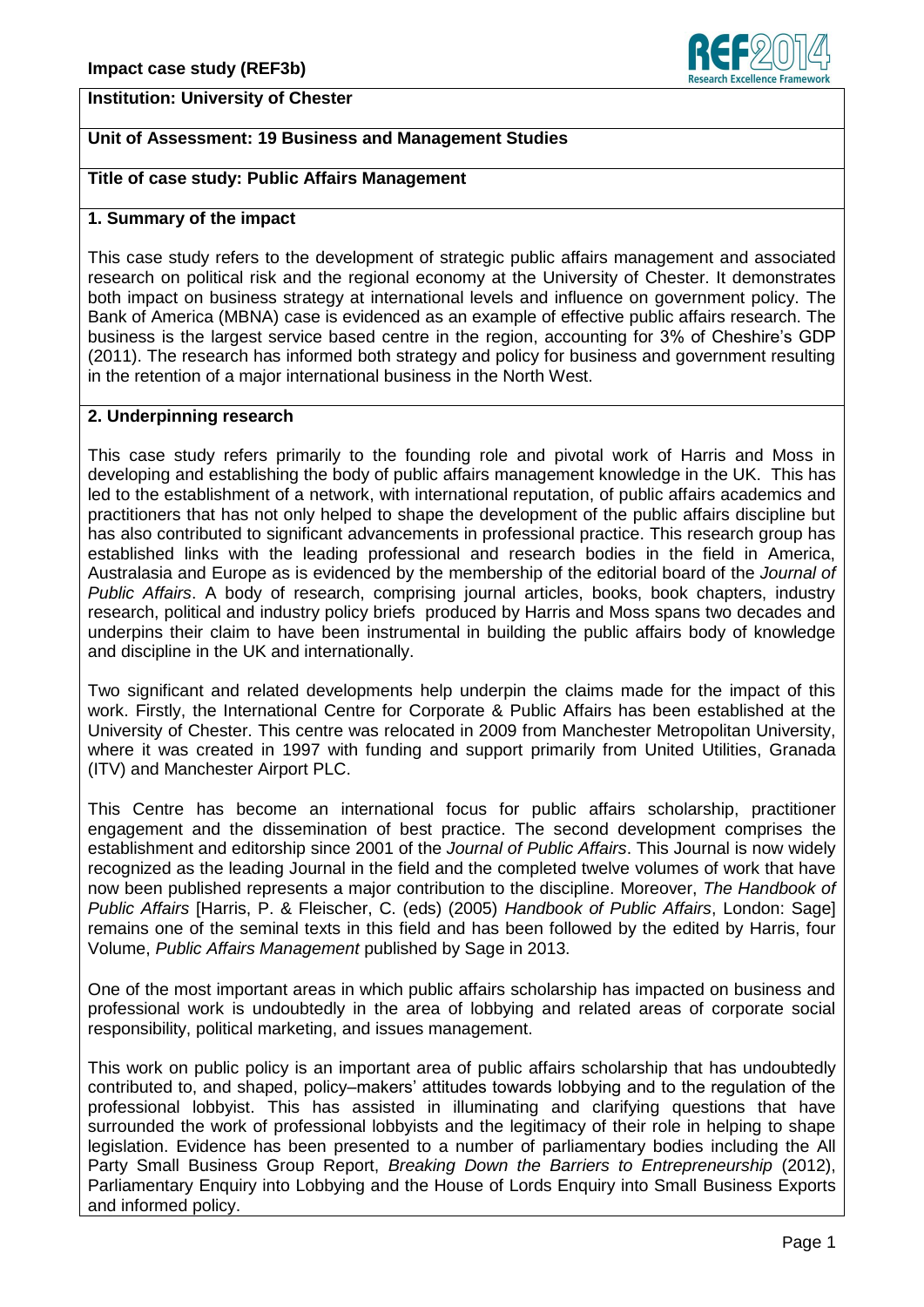

Research with international institutions continues and the public affairs agenda is reinforced by engagement with both business policy makers and academics of international repute. The first International Conference on Public Policy and Public Affairs was held in Beijing (June 2013) to share best research practice internationally.

Key participant researchers in this case study are **Harris** (Dean at the University of Chester since March 2009 - present) and **Moss** (Professor at the University of Chester since April 2010 present).

## **3. References to the research**

Harris, P. (ed) (2013), *Public Affairs Management* (four volumes), Sage, London. ISBN: 978-1- 4462-5480-6

Moss, D.A., McGrath, C., Tonge, J. and Harris, P. (2012) *"*Exploring the management of the corporate public affairs function in a dynamic global environment*" Journal of Public Affairs 12,1, pp. 47 – 60. ISSN: 1479-1854*

Baines, P. and Harris, P (2011) "Marketing in the 2010 British General Election – Perspectives, Prospect and Practice" *Journal of Marketing Management, 272,7/8 pp 647 – 655. ISSN:0267-257X*

*Harris, P. (2010) ["Machiavelli and the Global Compass: Ends and Means in Ethics and](http://springerlink.metapress.com/content/356l3585n5453622/)  [Leadership"](http://springerlink.metapress.com/content/356l3585n5453622/) Journal of Business Ethics, 93,1, pp131-138, ISSN 0167-4544* 

Harris, P. and Lock, A. (2010) "Mind the Gap" The Rise of Political Marketing and a Perspective on its Future Agenda, *European Journal of Marketing,* pp. 44, 3/4. pp.297-307. ISSN 0309-0566

## **4. Details of the impact**

This research has had a number of impacts:

- 4.1. Firstly, in terms of its impact on the establishment and development of the disciplinary field of public affairs in the UK and Europe and its contribution to the international body of knowledge. This is demonstrated by editorship of journals, research publications and recognition by professional and academic institutions.
- 4.2. Secondly, in terms of how the research has been disseminated into professional practice and influenced public and political debate about the role, practice and regulation of political lobbying in the UK. This is demonstrated by recognition by industry and government taking advice resulting from research and presented at boards and committees by the researchers. Harris first submitted evidence to the first Committee on Standards in Public Life in 1997 a paper on the direct links between lobbying and political fundraising, and in 2012 gave evidence to the inquiry launched by the All Party Parliamentary Small Business Group considered the role of entrepreneurs in driving economic growth (*Breaking Down the Barriers to Entrepreneurship*). This has been followed up with a number of articles and presentations with a collaboration of interests in Europe, Asia, Australasia and America. Attendance at events in China in 2011 and 2013 have impacted on both Chinese academic and business communities - evidenced by endorsement from the head of a distinguished Institution based in Beijing (see section 5).
- 4.3. Thirdly, the research has had a direct impact on corporate public affairs practice. This is particularly through the global research project into best practice in global public affairs operations which has fed back into the structures, training and policies of global operating companies. The award of a major public affairs research project to Moss and Harris in 2010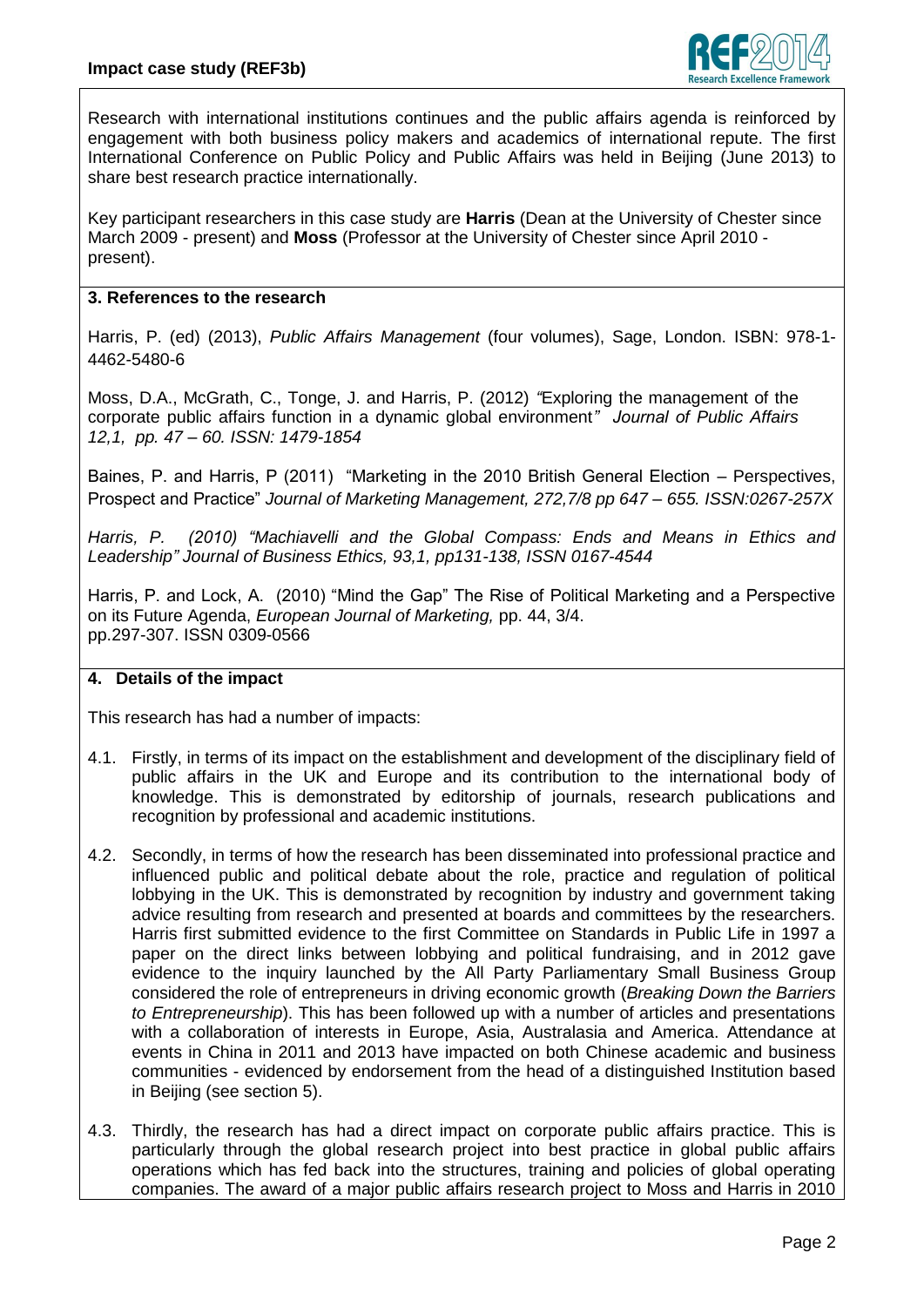

by Unilever is further recognition of the work that has been conducted.

- 4.4. Public Affairs Management Research was used extensively by Harris, Adderley and Russell with the support of Moss to pull together a report on the impact of the potential closure of MBNA (Bank of America), Chester's major Financial Services Business. MBNA is Chester's largest private employer, employing approximately 3,550 people on site, with an annual payroll of £155 million. The research indicated that there was a lack of understanding of this company, its business and impact by local and regional decision makers. The confidential report outlined the scale of the Chester-based MBNA operations and its impact on the local, regional and national economy. Another published report by Harris, Pyke and Adderley (2011) referred to below further corroborates the impact of the research.
- 4.5. The University of Chester calculated that MBNA's overall economic impact on the region is £543.9 million per annum making MBNA a major contributor to the Financial Services Sector in the North-West of England and an important part of the national economy. Significantly, 15% of MBNA's annual payroll is paid to staff located in the Chester postal area while there are also high concentrations of employees within areas already known to be suffering from high levels of deprivation (e.g. Birkenhead, Tranmere, and Ellesmere Port). This undoubtedly means that any job losses would be significantly magnified in those areas. MBNA plays a key role in training and building knowledge based skills within the region. In addition, MBNA spends £215 million per annum in the supply-chain, which equates to £10.75 million per annum of local spend. Over 1000 suppliers have contracts with MBNA for less than £100,000, representing a range of dependent small and medium size businesses. Given this, the University calculates that MBNA's spend in the supply-chain leads to an additional 3,834 people being employed, in addition to staff directly employed by MBNA.
- 4.6. MBNA is of significant importance to the economic well-being of the UK economy as a whole. The report calculated that MBNA pays the UK government £173 million in taxes, rates, NI and PAYE per annum (correct as of 2010). MBNA is a major regional sponsor of cultural, economic, social and sporting events and organisations and over the period 2010-2013 has donated/committed £1.4 million to organisations and supplied £2.3 million in corporate sponsorship. MBNA's operational transactions in the UK are worth £11 billion per annum, which equates to 9% share of the market.
- 4.7. The report was given confidentially by the team to a number of local, regional and national government decision makers, alongside a number of local presentations by the team which informed decision making. The research conducted helped communicate the impact of the potential sale and closure of this business to regional and national decision makers including the Secretary of State for Business and led directly to increased stakeholder recognition and support for the retention of the business. Furthermore, this allowed MBNA UK management to stabilise its position and exert pressure to maintain a viable business in Chester and contribute to wealth creation in the North-West.
- 4.8. Evidence of impact may be found in endorsements from organisations named in section 5. Comments include "the business community is grateful for the way the University is assisting to shape regional economic policy" and "The Bank of America has benefitted greatly".

## **5. Sources to corroborate the impact**

International Conference on Public Policy: Theory and Practice and Governance, 5-6<sup>th</sup> June 2013, Beijing Normal University, Beijing. Conference website: [http://ag.bnu.edu.cn/.](http://ag.bnu.edu.cn/) Corroboration of paragraph 4.2.

Letter of endorsement from the President, Peking University corroborates paragraph 4.2.

HMSO (2012), Oral and written evidence by Phil Harris in Report by the All Party Parliamentary Small Business Group Report, *Breaking Down the Barriers to Entrepreneurship*, London.